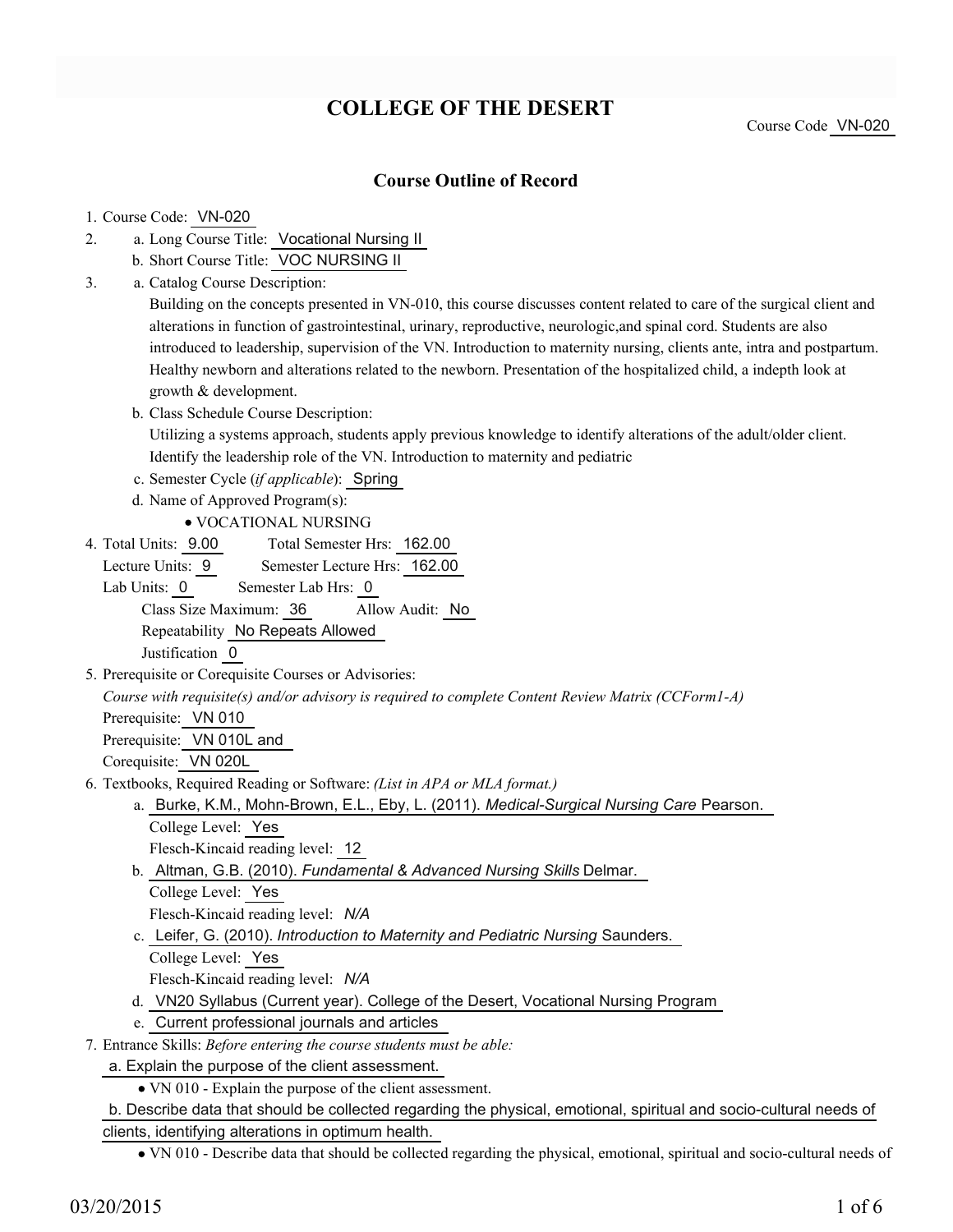clients, identifying alterations in optimum health.

- c. Outline methods by which and sources from which data regarding clients' needs are collected.
	- VN 010 Outline methods by which and sources from which data regarding clients' needs are collected.
- d. Identify the content of nursing care plans, focusing on the collection of data.
	- VN 010 identify the content of nursing care plans, focusing on the collection of data.
- e. Describe the factors that enhance the quality of client care.
- VN 010 Describe the factors that enhance the quality of client care.
- f. Discuss the various components of the communication process.
	- VN 010 Discuss the various components of the communication process.
- g. Identify the role of the vocational nursing student as related to client relationships, confidentiality, and work ethic.
	- VN 010 Identify the role of the vocational nursing student as related to client relationships, confidentiality, and work ethic.
- h. Explain ethical considerations as applied to vocational nursing.
	- VN 010 Explain ethical considerations as applied to vocational nursing.
- i. Use beginning skills to collect data regarding clients' physical, psychological socio-cultural, and spiritual needs.
	- VN 010L Use beginning skills to collect data regarding clients' physical, psychological socio-cultural, and spiritual needs.
- j. Apply data gathered to the planning of care.
	- VN 010L Apply data gathered to the planning of care.
- k. Provide safe competent basic nursing care.
	- VN 010L Provide safe competent basic nursing care.
- l. Use a beginning understanding of communication skills to effectively communicate with clients and families.
	- VN 010L Use a beginning understanding of communication skills to effectively communicate with clients and families.
- m. Document carefully.
	- VN 010L Document carefully.
- n. Assume responsibility and accountability for performing professionally in the clinical environment.
	- VN 010L Assume responsibility and accountability for performing professionally in the clinical environment.
- o. Practice within the accepted role of a vocational nursing student.
	- VN 010L Practice within the accepted role of a vocational nursing student.

#### **Corequisite skills:**

p. Apply data collected in assessment of client's needs when planning and implementing care.

- VN 020L Apply data collected in assessment of client's needs when planning and implementing care.
- q. Develop nursing care plans for clients assigned to their care.
	- VN 020L Develop nursing care plans for clients assigned to their care.
- r. Provide competent nursing care that incorporates an understanding of standards of care.
- VN 020L Provide competent nursing care that incorporates an understanding of standards of care.
- s. Communicate therapeutically with clients and families.
	- VN 020L Communicate therapeutically with clients and families.
- t. Participate as a member of the health care team.
	- VN 020L Participate as a member of the health care team.
- 8. Course Content and Scope:

## Lecture:

- **1. Alterations R/T Surgery**
	- 1. Perioperative Concepts
	- 2. Pharmacological Needs
	- 3. Perioperative Concepts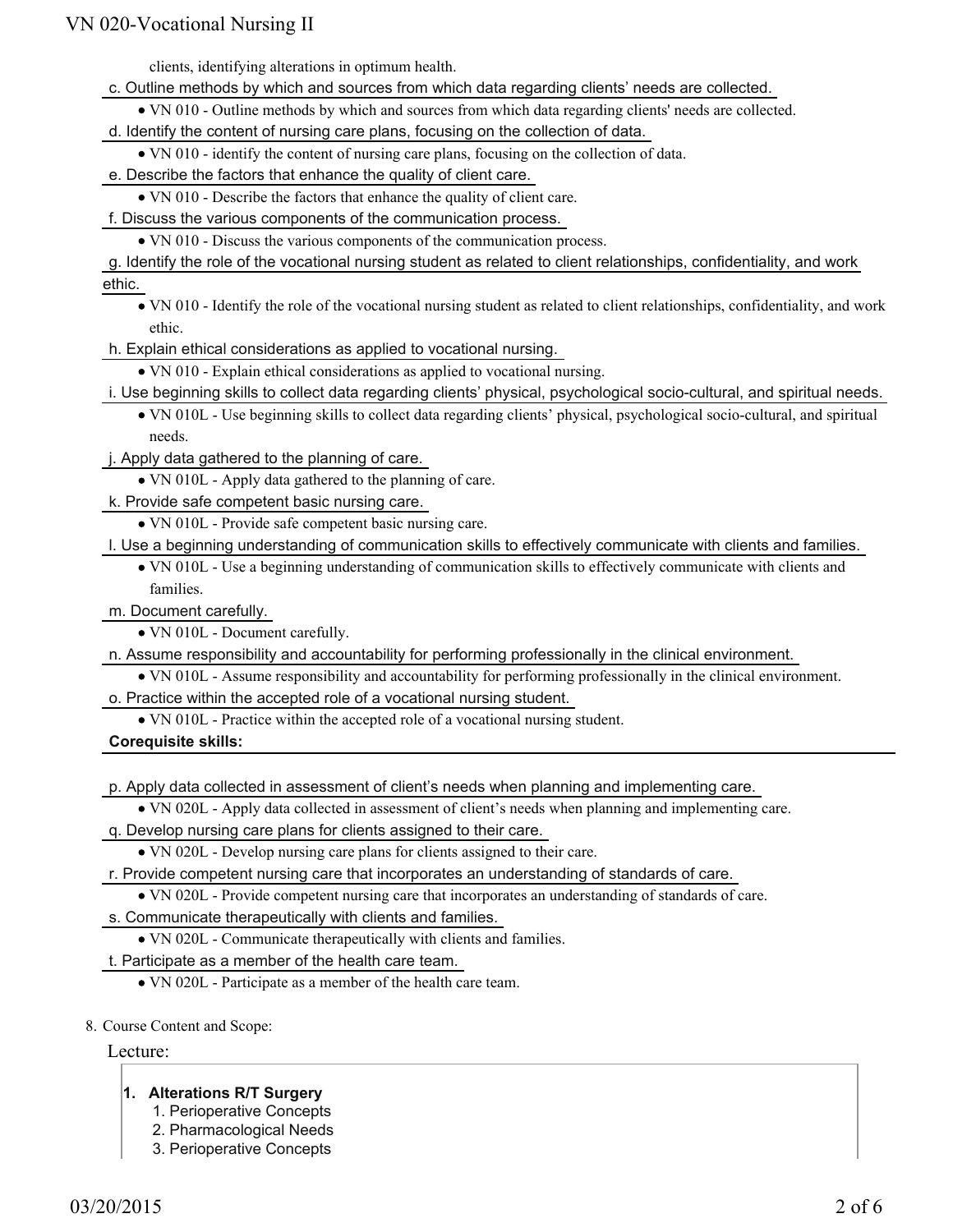4. Nursing Process

### **2. Alterations in Liver, Gallbladder and Pancreatic**

- 1. A/P Review
- 2. Diagnostic Tests
- 3. Assessment
- 4. Care/Treatment
- 5. Pharmacological Needs
- 6. Nursing Process

#### **3. Alterations in GI Function**

- 1. A&P Review
- 2. Assessment Diagnostic Tests
- 3. Assessment
- 4. Diagnostic Tests
- 5. Nursing Care
- 6. Pharmacological Needs

#### **4. Alterations in Urinary**

- 1. A/P Review
- 2. Assessment
- 3. Diagnostic Tests
- 4. Pharmacological Needs
- 5. Nursing Process

## **5. Alterations in Reproductive**

- 1. A&P Review
- 2. Diagnostic Tests
- 3. Assessment
- 4. Care/Treatment
- 5. Pharmacology
- 6. Nursing Process

## **6. Alterations in Sensory/Neuro**

- 1. A&P Review
- 2. Diagnostic Tests
- 3. Assessment
- 4. Care and Treatment
- 5. Pharmacology
- 6. Nursing Process

## **7. Alterations in Spinal Cord**

- 1. A&P Review
- 2. Diagnostic Tests
- 3. Assessment
- 4. Care and Treatment
- 5. Pharmacology
- 6. Nursing Process

## **8. Alterations in Cerebrovascular**

- 1. A&P Review
- 2. Diagnostic Tests
- 3. Assessment
- 4. Pharmacology

## **9. Alterations in ADL's**

1. Principles of Rehabilitation

**10. Leadership of the VN**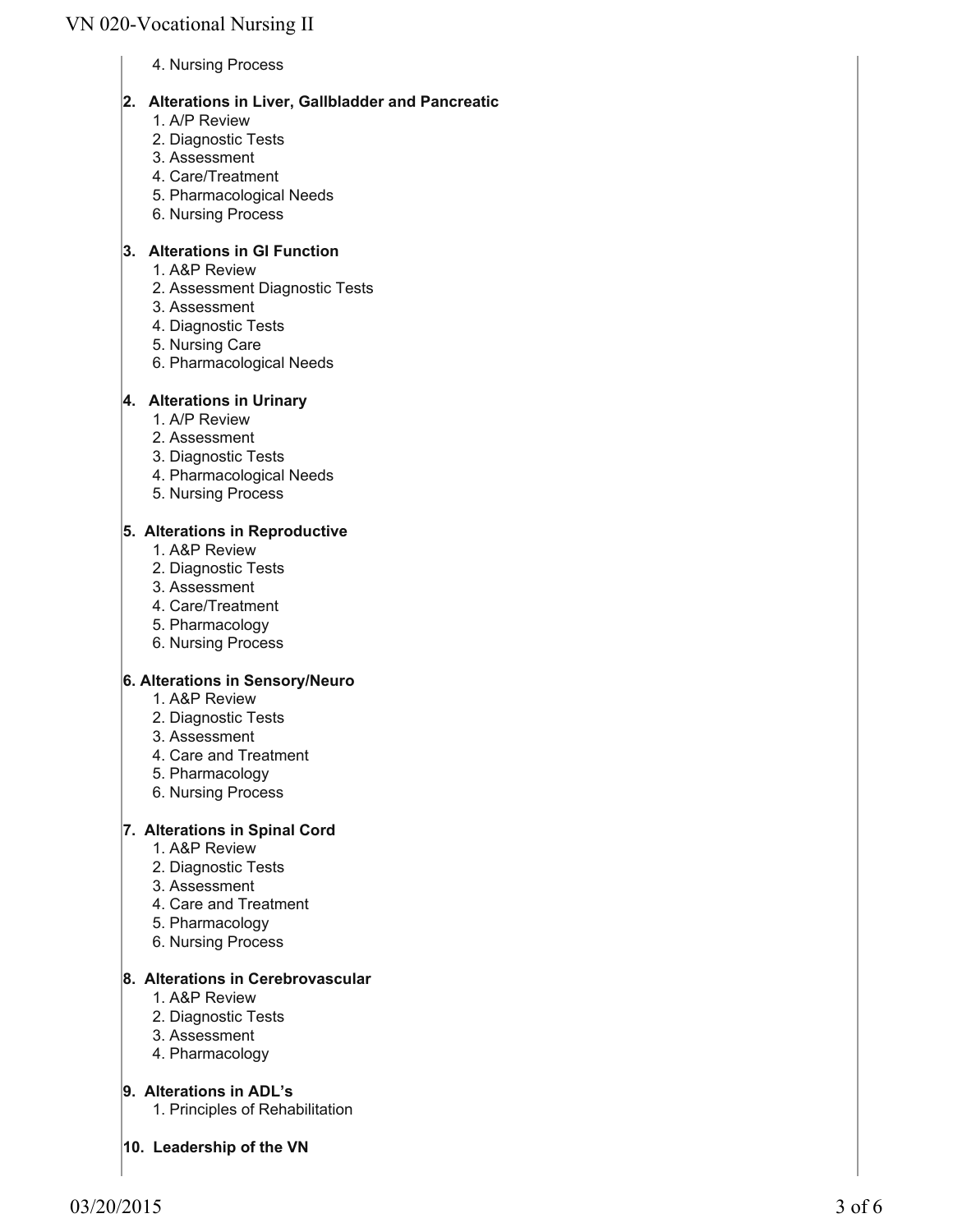- **11. Supervisory Role of the VN**
- **12. Introduction to Maternity Nursing**
- **13. Ante Partum Care**
- **14. Intra Partum Care**
- **15. Post Partum Care**
- **16. Care of the Newborn**

## **17. Care of the Newborn with complications**

Lab: *(if the "Lab Hours" is greater than zero this is required)*

- 9. Course Student Learning Outcomes:
	- 1. Identify the role of the Vocational Nurse as a member of a healthcare team.

2. Display safe effective nursing care of adults with alterations in function of body systems, and during a surgical experience, in an acute care setting.

10. Course Objectives: Upon completion of this course, students will be able to:

- a. Identify the data to be collected in client assessment.
- b. Use assessment of client needs as a basis for planning and implementing care.
- c. Outline the components of a complete nursing care plan.
- d. Explain the importance of nursing standards in the delivery of competent nursing care.
- e. Describe critical elements of written and verbal communication.
- f. Discuss the role of the vocational nurse on the health care team.
- g. Describe the ethical responsibility for advocating for consumers of care.
- h. Identify the role of the vocational nurse in leadership and supervisory roles.
- i. Apply the nursing process to the care of the client during pregnancy, delivery, and after birth.
- j. Define the relationship between normal growth and development to the hospitalized child.
- 11. Methods of Instruction: *(Integration: Elements should validate parallel course outline elements)* 
	- a. Activity
	- b. Collaborative/Team
	- c. Discussion
	- d. Lecture
	- e. Participation
	- f. Role Playing
	- g. Self-exploration
	- h. Supplemental/External Activity
	- i. Technology-based instruction
- 12. Assignments: (List samples of specific activities/assignments students are expected to complete both in and outside of class.) In Class Hours: 162.00

Outside Class Hours: 324.00

- a. In-class Assignments
	- 1. Participate in group discussion, group work and critical thinking exercises.
	- 2. View videos for information and skills development.
	- 3. Participate in class discussions.
	- 4. Case studies.
- b. Out-of-class Assignments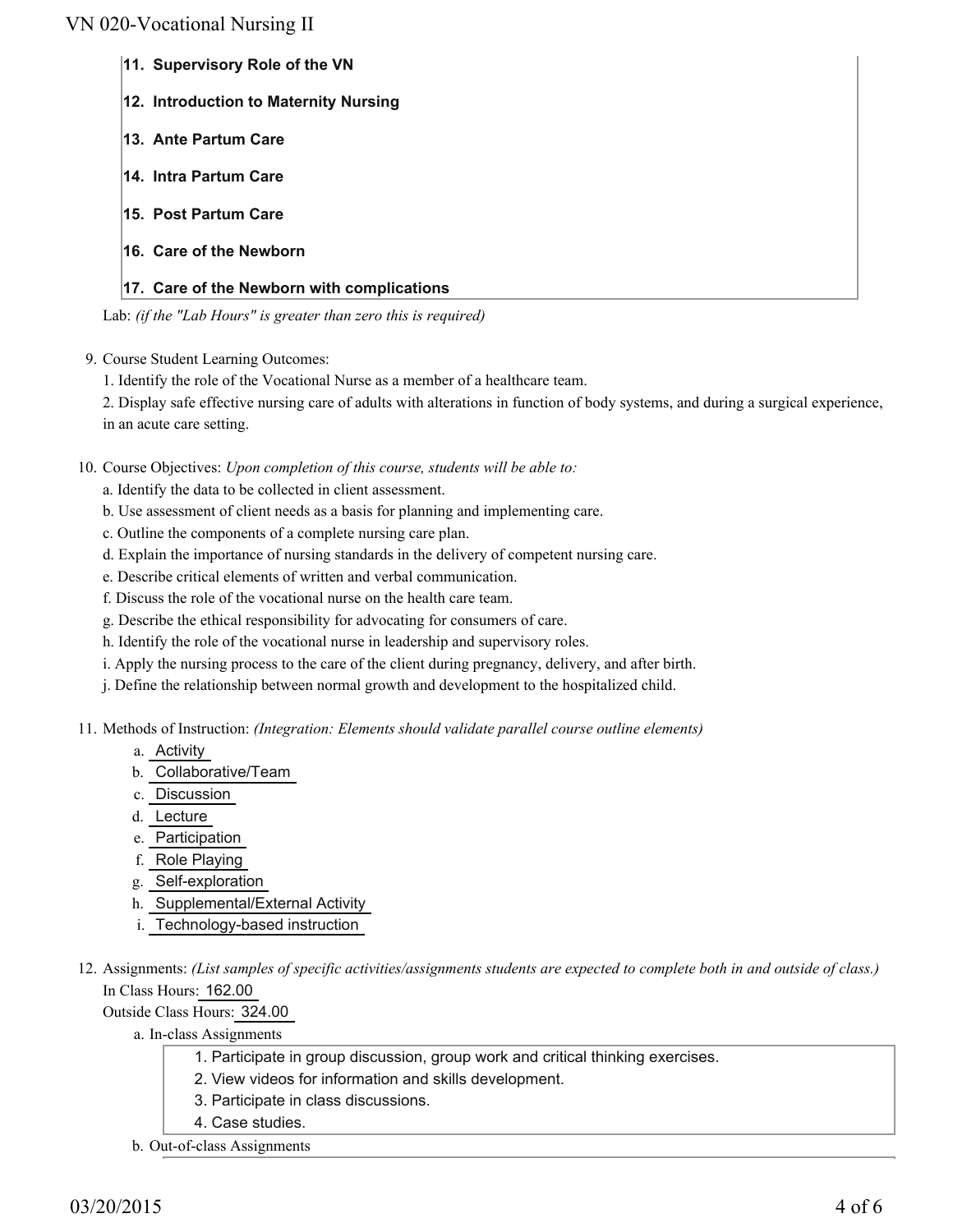- 1. Read assigned chapters in textbooks or outside reading assignment.
- 2. Complete workbook assignments.
- 3. View assigned video tapes or computer programs.

13. Methods of Evaluating Student Progress: The student will demonstrate proficiency by:

- College level or pre-collegiate essays
- Written homework
- Guided/unguided journals
- Portfolios
- Self-paced testing
- Computational/problem solving evaluations
- Presentations/student demonstration observations
- Group activity participation/observation
- Product/project development evaluation
- Self/peer assessment and portfolio evaluation
- True/false/multiple choice examinations
- Mid-term and final evaluations
- Student participation/contribution
- Behavior assessment
- 14. Methods of Evaluating: Additional Assesment Information:
- 15. Need/Purpose/Rationale -- All courses must meet one or more CCC missions.

PO - Career and Technical Education

Fulfill the requirements for an entry- level position in their field.

Apply critical thinking skills to execute daily duties in their area of employment.

Apply critical thinking skills to research, evaluate, analyze, and synthesize information.

Display the skills and aptitude necessary to pass certification exams in their field.

Exhibit effective written, oral communication and interpersonal skills.

Transfer to a higher level learning institution

IO - Global Citizenship - Ethical Behavior

Integrate universally accepted values such as honesty, responsibility, respect, fairness, courage and

compassion into judgments and decision-making.

Exhibit respect for self and others.

#### 16. Comparable Transfer Course

| <b>University System</b>                                             | <b>Campus</b>      | <b>Course Number</b>                                               | <b>Course Title</b>  | <b>Catalog Year</b> |  |
|----------------------------------------------------------------------|--------------------|--------------------------------------------------------------------|----------------------|---------------------|--|
| 17. Special Materials and/or Equipment Required of Students:         |                    |                                                                    |                      |                     |  |
| <sup>18.</sup> Materials Fees:                                       | Required Material? |                                                                    |                      |                     |  |
| <b>Material or Item</b>                                              |                    |                                                                    | <b>Cost Per Unit</b> | <b>Total Cost</b>   |  |
| 19. Provide Reasons for the Substantial Modifications or New Course: |                    |                                                                    |                      |                     |  |
| Periodic course review                                               |                    |                                                                    |                      |                     |  |
| 20.<br>a. Cross-Listed Course ( <i>Enter Course Code</i> ): N/A      |                    |                                                                    |                      |                     |  |
|                                                                      |                    | b. Replacement Course <i>(Enter original Course Code)</i> : VN-002 |                      |                     |  |
| 21. Grading Method <i>(choose one)</i> : Letter Grade Only           |                    |                                                                    |                      |                     |  |